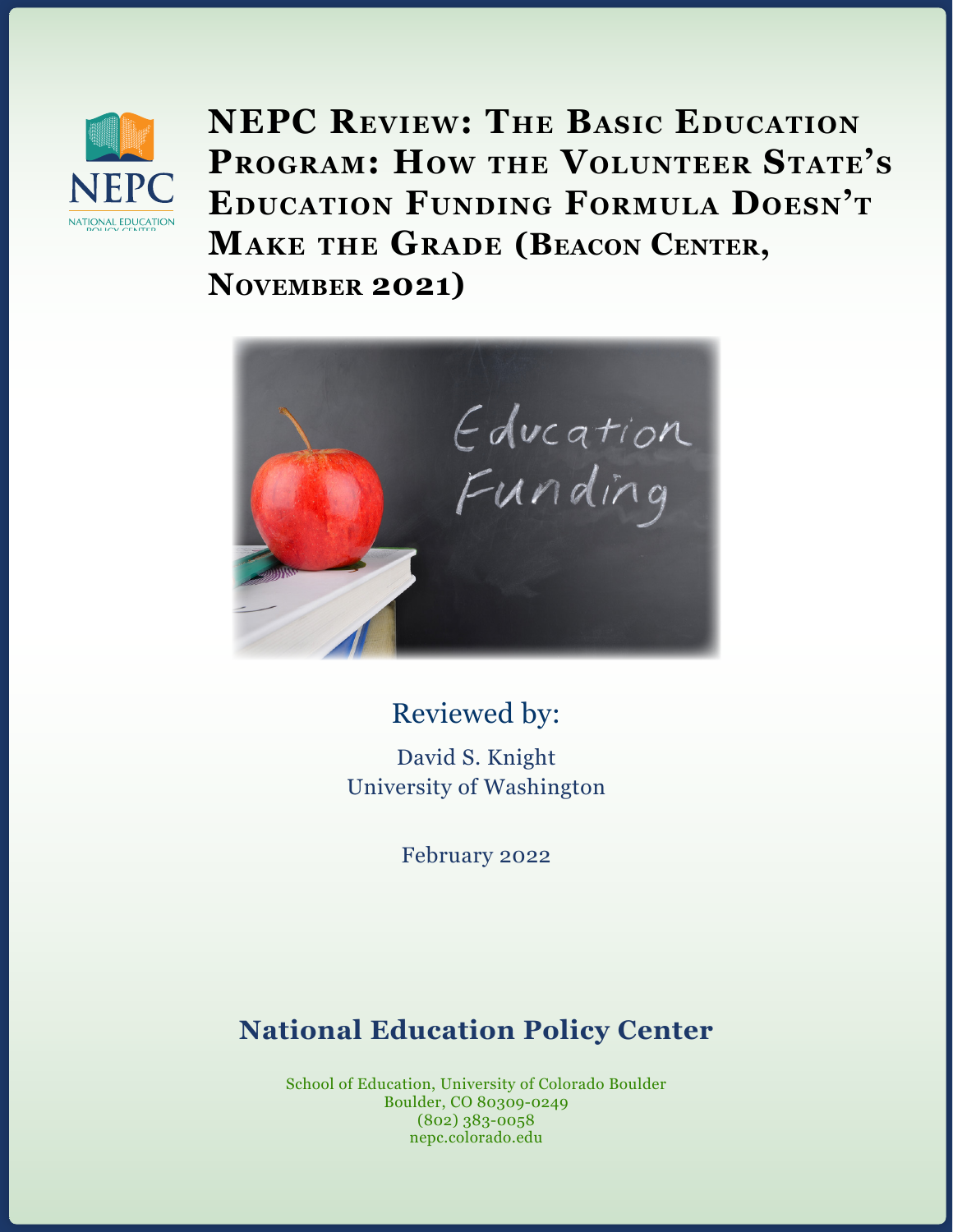### **Acknowledgements**

#### **NEPC Staff**

Faith Boninger Publications Manager

Patricia Hinchey Academic Editor

Elaine Duggan Production Design

Alex Molnar Publications Director

Kevin Welner NEPC Director

**Suggested Citation:** Knight, D.S. (2022). *NEPC review: The basic education program: How the volunteer state's education funding formulat doesn't make the grade.* Boulder, CO: National Education Policy Center. Retrieved [date] from [http://nepc.colorado.edu/thinktank/](http://nepc.colorado.edu/thinktank/tn-funding)tn-funding

**Funding**: This review was made possible in part by funding from the [Great Lakes Center for Educational Research and Practice](http://www.greatlakescenter.org).

**GREAT LAKES CENTER** For Education Research & Practice



This work is licensed under a [Creative Commons Attribution-NonCommercial-](https://creativecommons.org/licenses/by-nc-nd/4.0/)BY NODER NODER NODER NODER NO International License.

This publication is provided free of cost to NEPC's readers, who may make non-commercial use of it as long as NEPC and its author(s) are credited as the source. For inquiries about commercial use, please contact NEPC at [nepc@colorado.edu](mailto:nepc%40colorado.edu?subject=).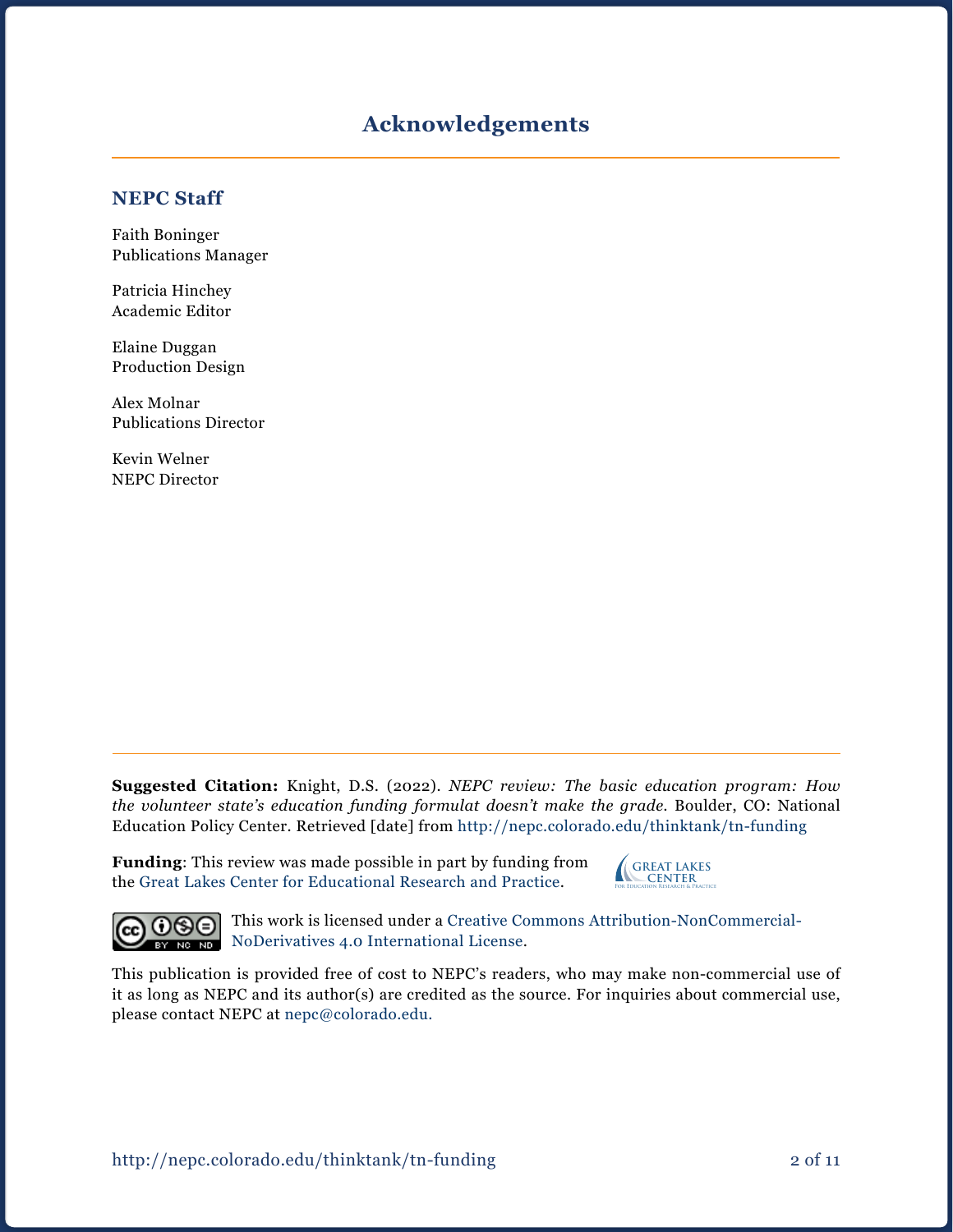

# NEPC Review: The Basic Education Program: How the Volunteer State's Education Funding Formula Doesn't Make the Grade (Beacon Center, November 2021)

Reviewed by:

David S. Knight University of Washington

February 2022

#### **Summary**

A new policy brief from the Beacon Center of Tennessee describes the state's K-12 finance formula and makes recommendations for reform. The report asserts that Tennessee should replace its "resource-based" formula with a "student-based" formula more closely resembling the approach used in some other states. Key empirical claims in the report include the following: (a) resource-based funding models privilege resource allocation over students' needs; (b) student-based funding models are inherently more equitable, efficient, and transparent; and (c) imposing spending regulations to control the percent of funds allocated to instruction, student support, and administration would improve student outcomes. However, there is little if any peer-reviewed research to support these claims. In fact, little empirical work explores these issues, suggesting a need for more research in this area prior to advancing strong policy recommendations. While the report is commendable in its call to action and emphasis on equity and transparency, it provides limited actionable information. Policymakers should thus read this report with caution and pair their reading with materials that provide more nuanced perspectives.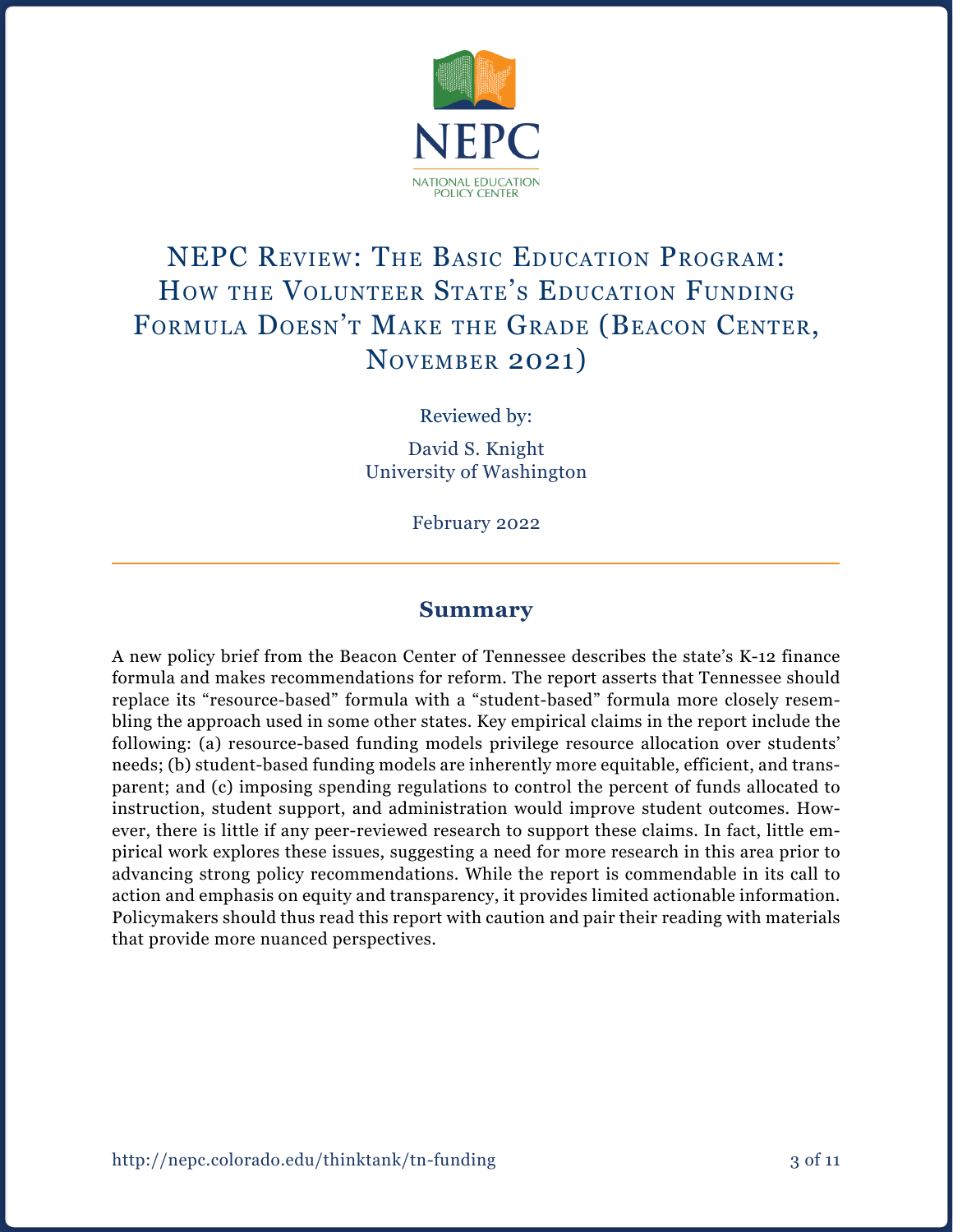

# NEPC Review: The Basic Education Program: HOW THE VOLUNTEER STATE'S EDUCATION FUNDING Formula Doesn't Make the Grade (Beacon Center, November 2021)

Reviewed by:

David S. Knight University of Washington

February 2022

## **I. Introduction**

A growing number of state policymakers and education leaders are leveraging school finance reforms to support systemwide improvement.<sup>1</sup> Historically, scholars and legal analysts debated the merits of increasing funding or reforming state and district funding policies, with many arguing that "money doesn't matter." In recent years, however, researchers have largely reached consensus that additional targeted educational spending improves long-term student outcomes, particularly for low-income youth.<sup>2</sup>

Now, several states are reexamining their school finance policies and considering reforms. A new policy brief from the Beacon Center of Tennessee, *The Basic Education Program: How the Volunteer State's Education Funding Formula Doesn't Make the Grade*, authored by Ron Shultis and Jason Edmonds, makes recommendations directed to Tennessee lawmakers.3 This review provides additional context for the report's recommendations, outlines supporting evidence for those recommendations, and offers critiques and suggestions for further reading.

## **II. Findings and Conclusions of the Report**

The report includes a number of key findings and conclusions. First and foremost, the report argues that Tennessee's K-12 school finance formula is overly complex because it uses a "resource-based" approach, focusing lawmakers' attention on resources and systems rather than on students. It further argues that a "student-based" funding model is inherently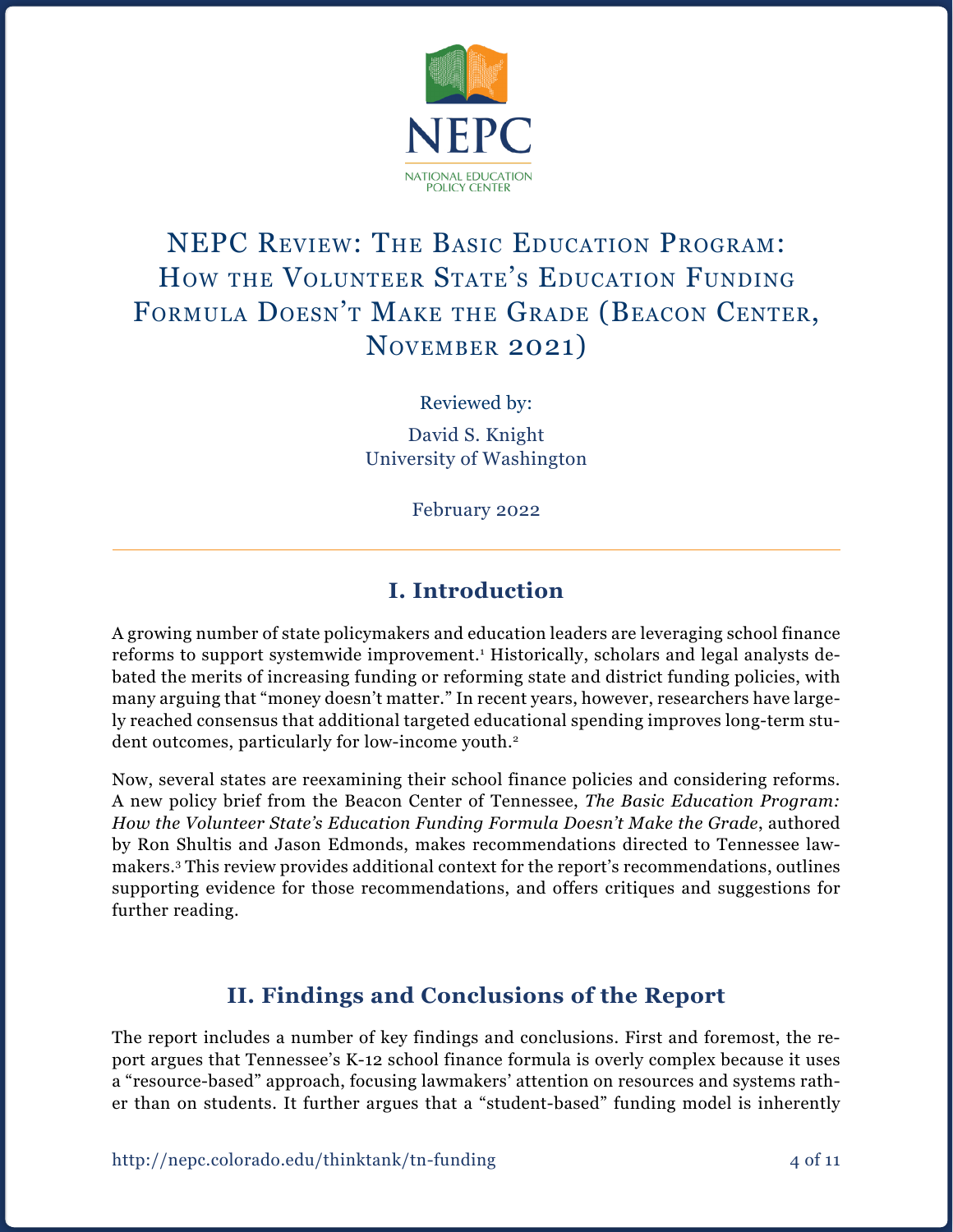more equitable, efficient, and transparent. As described in the report, both types of funding formulas generate a "base allocation"—or a set amount of funding per student. Under a resource-based funding formula, the base allocation is calculated as the cost to provide a set of resources per student. The state legislature determines a necessary set of resources that might include, for example, one teacher for every 20 students, one counselor for every 250 students, a per-student cost for supplies and materials, and so on. These resources are then converted to a dollar amount per student. In contrast, under a student-based funding formula legislators determine allocations by simply choosing a dollar amount per student. Both models typically include adjustments based on a geographic cost index and district factors, and both models typically provide additional resources for students with greater identified need.

As noted, the report concludes that compared to a resource-based formula, student-based funding: (a) more accurately reflects the needs of students; (b) allows school leaders to budget more strategically; and (c) is more transparent. Under resource-based formulas, the report argues, students with different classifications, such as those classified as low-income, English language learners, foster youth, or those who attend urban, rural, large, or small schools, are all treated similarly, while student-based funding differentiates among student categories.4 The report further argues that under student-based funding, school leaders can make more efficient spending decisions because they have more autonomy. It also asserts that student-based funding increases transparency because parents, policymakers, and the public can "more easily see" how districts allocate funds.

A second key finding from the report is that imposing spending regulations on the percent of funds allocated to instruction, student support, and administration would improve student outcomes. Specifically, the report calls on state legislators to add spending regulations requiring local school districts to allocate a certain percentage of their budget to instruction, preventing districts from spending too high a percentage on student support or administration. The claim is that funds spent "in the classroom" are more cost-effective than those allocated to the other categories. While not suggesting a specific percentage to be spent on instruction, the report argues that Tennessee districts should be restricted in spending for student and teacher supports outside the classroom and encouraged to allocate more funds to instruction, which includes teacher salaries, instructional staff, and classroom supplies.

Finally, the report describes Tennessee's method for calculating fiscal capacity, or a school district's ability to raise local revenues to support its schools. Typically, wealthier districts have more fiscal capacity because they have higher local property values within their residential boundaries and thus can generate greater local funds at any given tax rate. The report charges that Tennessee's method for calculating fiscal capacity is overly complex and creates inequities. The method involves two separate indices, each using different methodologies. The claim is that inequities arise because the state calculates fiscal capacity at the county level, not the district level.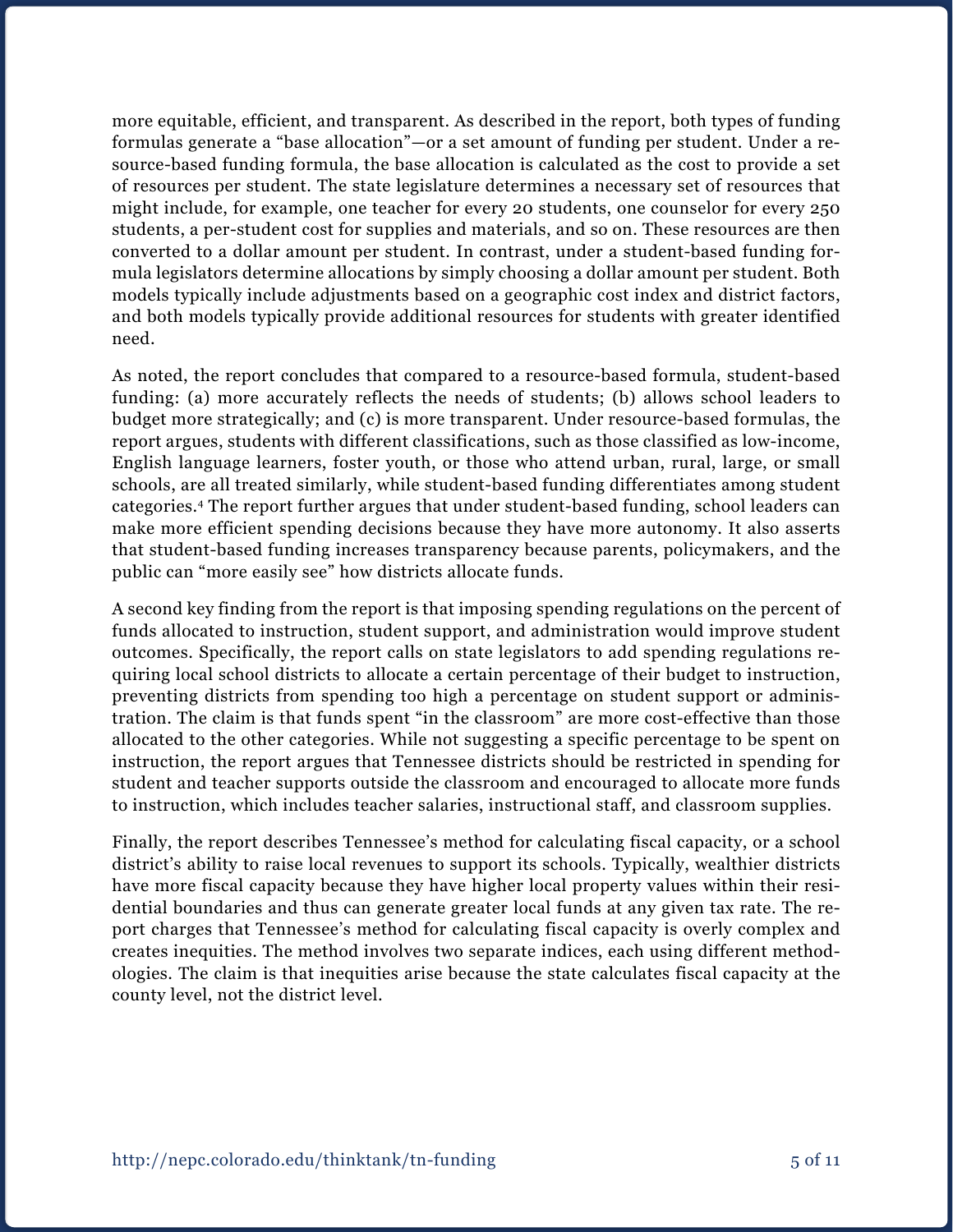### **III. The Report's Rationale for Its Findings and Conclusions**

The underlying arguments for transitioning to a student-based funding formula include: (a) most other states use a form of student-based funding; (b) this type of funding model is more transparent and equitable; and (c) Tennessee would be a leader in education funding if it implemented student-based funding at both the state and district level.

The report's call for adding spending regulations for school districts is based on the assumption that funds spent "in the classroom" are more cost-effective than funds spent on other purposes, such as out-of-classroom supports for students and teachers and general administration.

Last, the rationale for reforming the state's measure of school district fiscal capacity is that the current method is convoluted and inequitable, and that a simplified version applied at the district level would be more transparent and equitable.

### **IV. The Report's Use of Research Literature**

To support the above claims, the report primarily references newspaper articles, legislative reports of summary statistics, and policy commentaries. The authors do not cite any research articles published in peer-reviewed journals. This omission is unfortunate because researchers have studied student-based funding (or "weighted-student funding") models in states and school districts around the country, finding that major school finance reforms are complex and nuanced. Research studies of California's statewide weighted-student funding formula show, for example, that the reform increased funding equity, but led to a greater share of novice teachers assigned to lower-income students, was not adequately funded, and did not distribute funds evenly among rural districts.5

Other studies of student-based funding models highlight challenges with implementation, particularly at the district level.6 While many districts around the country are switching to student-based funding, a recent study concluded there is no standard model and, in most districts, large sums of money flow to schools outside the formula.<sup>7</sup> In another case study of a school district's use of weighted-student funding, the author highlights a racialized struggle for fiscal authority, where greater principal autonomy over the school budget led to disagreements among parents about school priorities.<sup>8</sup>

Among studies of funding models in general, few examine the effects of different funding formulas on spending patterns or student outcomes. In perhaps the only rigorous study of the impact of different state funding formulas, the authors conclude that other state factors, such as political ideology, teacher union strength, and income inequality, predict differences in spending patterns about as well as the state's specific K-12 funding formula.9

With regard to district spending regulations, which the Beacon Center report argues would improve the efficiency of educational spending, the research base is thin. Few if any studies examine the impact of specific spending regulations, such as a requirement to spend a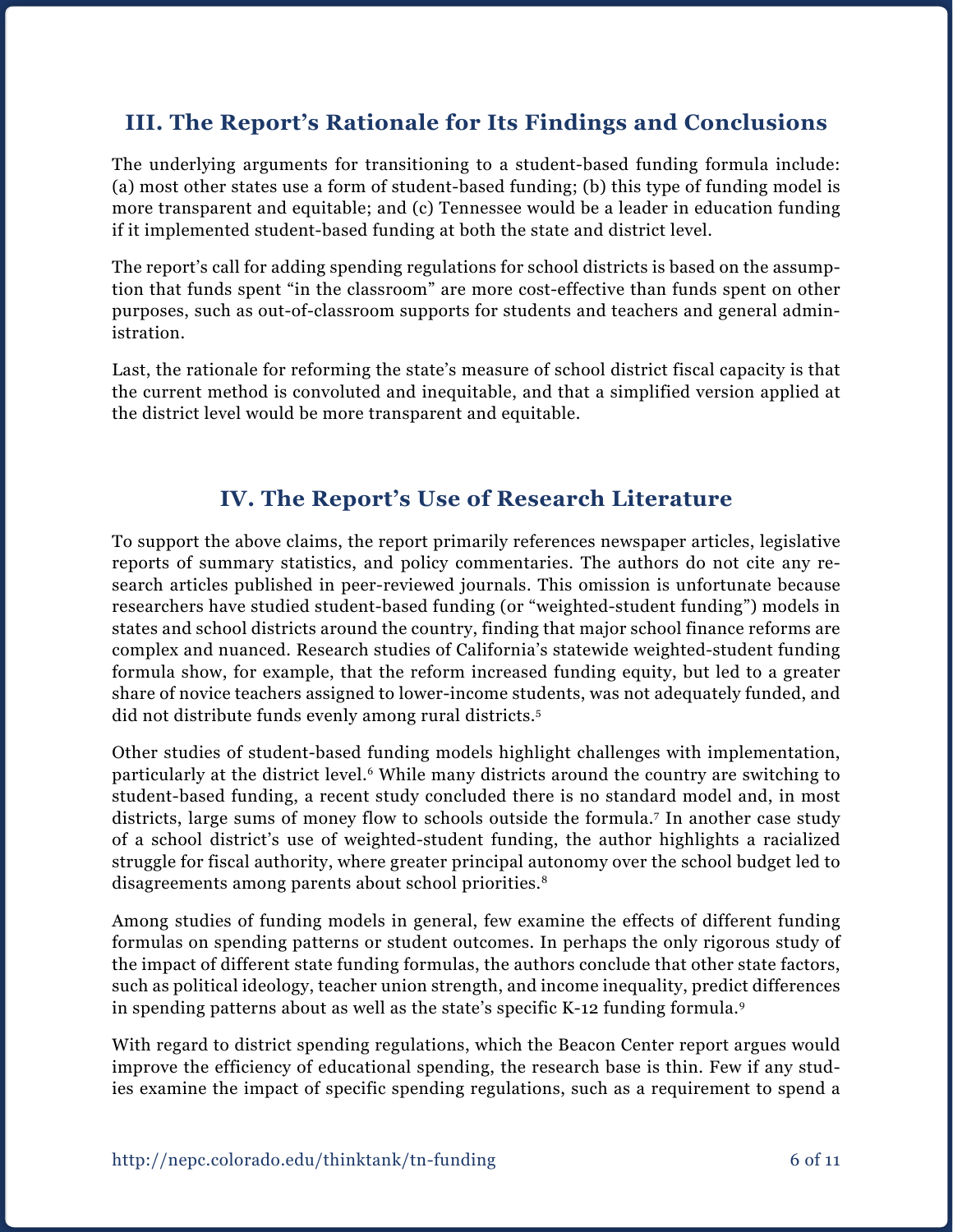particular percentage of all funding on instruction. The report points to Kansas, where lawmakers have encouraged district leaders to spend at least 65% of funds on instruction. Some research studies identify positive effects associated with certain spending categories, such as teacher salaries, class size reduction, mental health counselors, or instructional coaches.10 However, there is no empirical research to suggest spending a pre-specified amount of the educational budget on instruction is a good or bad idea. Nor are there any empirical studies suggesting schools currently spend an exorbitant amount of funds on administration or student supports, rather than instruction.

## **V. Review of the Report's Methods**

The Beacon Center report argues in favor of a student-based funding formula as well as a simplified fiscal capacity measure, and increased finance regulations to support greater spending on instruction. The report does not leverage specific research methods and instead presents an overview of various policy alternatives, referencing legislative reports and selected policy briefs.

The report is critical of several features of Tennessee's school finance policy structure, especially resource-based funding. However, the authors do not specifically outline the differences between their proposed student-based funding and Tennessee's current resource-based funding. A side-by-side comparison of the two funding models reveals surprisingly few differences in how these two models work.

Table 1 highlights the similarities and differences between resource-based and student-funding models. In many ways, the two approaches are identical. As shown in the first four rows: (a) both funding models distribute a "base allocation" to each school district, defined as a set amount of dollars per student that all districts receive; (b) both models can include extra funds for districts serving more higher-need students; (c) neither model places specific restrictions on how base allocation funds can be spent; and (d) neither model determines the fiscal capacity—a measure of school districts' ability to raise revenue and pay for a share of the base allocation. Fiscal capacity is determined separately, outside a state's main funding formula, based on separate calculations. In sum, resource-based formulas do not necessarily treat all students similarly and are not necessarily more or less efficient or transparent than student-based funding.

The bottom two rows of Table 1 show the key difference between resource-based and student-based funding. Under a student-based model, the base allocation is a per-student dollar figure (for example, \$6,000 per student). Under a resource-based model, the base allocation is calculated as the cost to purchase a set of full-time equivalent staff members and materials for each student (for example, the dollars needed to purchase one teacher for every 20 students, one counselor for every 250 students, and so on). Once calculations are made, the end result for the two funding models is essentially the same: Districts receive a set amount of funding per student and have relative spending flexibility. Both models distribute funding to districts based on their enrollment. A more fitting term for student-based funding might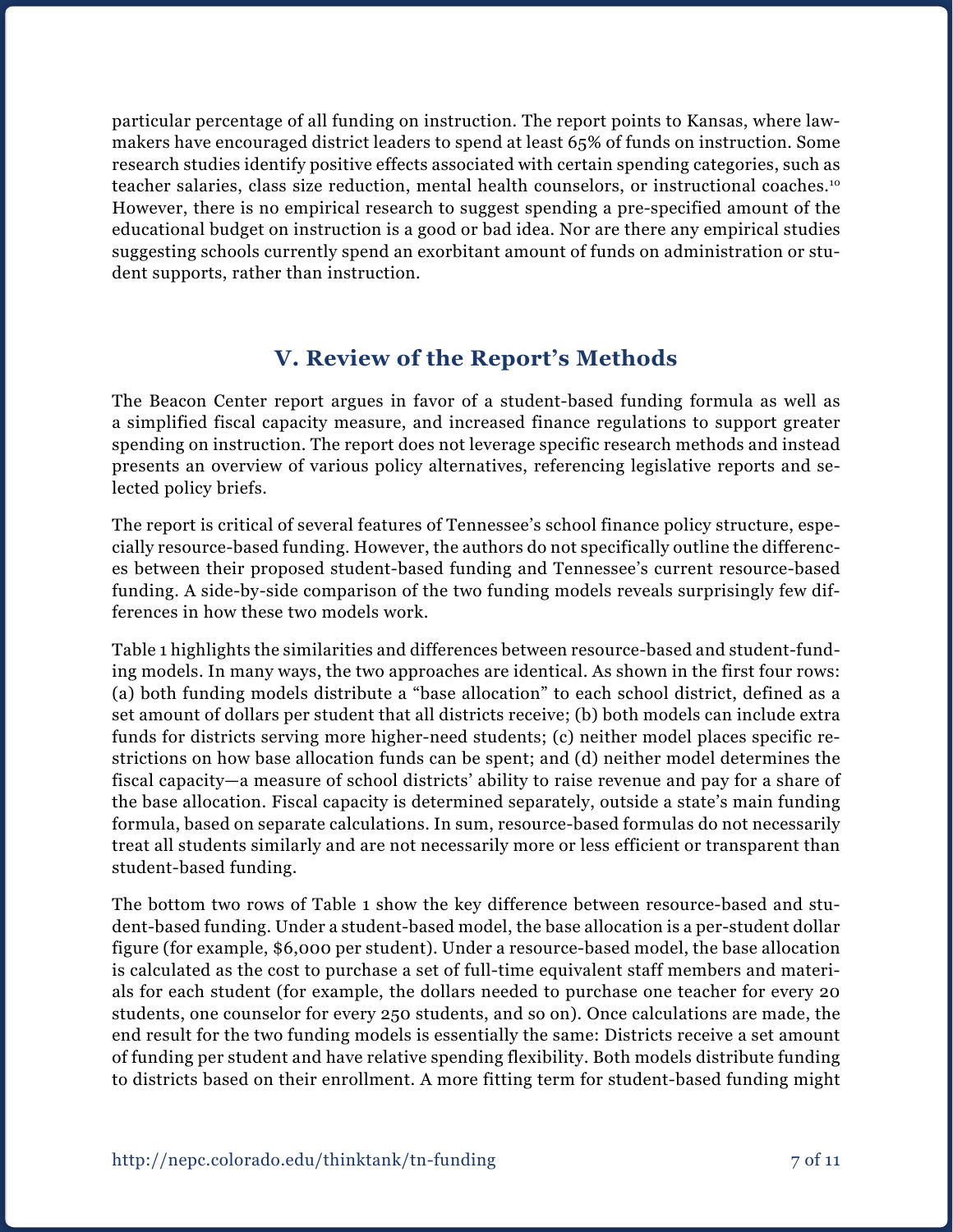be "dollar-based funding," since both models distribute a base allocation on a per-student basis but differ in how the amount is calculated. $11$ 

#### **TABLE 1**

*Similarities and Differences Between Two Categories of State School Funding Formulas: Resource-Based Funding Models and Student-Based Funding Models*

|                                                                                                                                                                                     | <b>State Funding Formula</b>     |                          |
|-------------------------------------------------------------------------------------------------------------------------------------------------------------------------------------|----------------------------------|--------------------------|
|                                                                                                                                                                                     | <b>Resource-</b><br><b>Based</b> | Student-<br><b>Based</b> |
| <b>Similarities</b>                                                                                                                                                                 |                                  |                          |
| Distributes a "base allocation" (or formula-based amount of fund-<br>ing) to each school district, based primarily on the number of stu-<br>dents in each district                  | <b>Yes</b>                       | <b>Yes</b>               |
| Can include additional funding weights for students with specified<br>enrollment classifications                                                                                    | <b>Yes</b>                       | <b>Yes</b>               |
| Places restrictions on how school districts spend money or how<br>many of each staff type districts can hire (teachers, counselors,<br>assistant principals, librarians, and so on) | No                               | No                       |
| Determines each school district's required local share of funding,<br>or their fiscal capacity to fund schools                                                                      | No                               | No                       |
|                                                                                                                                                                                     |                                  |                          |
| <b>Key Difference</b>                                                                                                                                                               |                                  |                          |
| The base allocation for each district is a dollar value selected by<br>state legislators                                                                                            | No                               | <b>Yes</b>               |
| The base allocation for each district is a dollar value that reflects<br>the cost of hiring a specified number of various staff members, as<br>determined by state legislators      | <b>Yes</b>                       | No                       |

*Note*. State funding formulas can be categorized along several different dimensions. This table shows one way of categorizing them, based on how they calculate base allocation per pupil. As shown in row 2, both funding formulas allow states or districts to target extra resources based on the number of students in each enrollment classification (for example, low-income or English language learner).

A final note about the study's research methods is warranted. The Beacon Center report argues that Tennessee's method for calculating fiscal capacity is overly complicated and inequitable. While the report does not define "inequitable," this likely refers to more state aid being allocated to school districts serving higher-income students. In Tennessee's formula, as in most state school finance models, districts with greater fiscal capacity are expected to pay a greater share of their base allocation, while districts with less fiscal capacity receive a greater share of state aid and have a smaller local share. As noted earlier, the state calculates fiscal capacity at the county level rather than district level, so that all districts in the same county receive the same fiscal capacity measure. This approach benefits districts with higher average property values (that is, greater fiscal capacity). These districts are assigned lower fiscal capacity than their actual value and so receive a greater share of state aid than they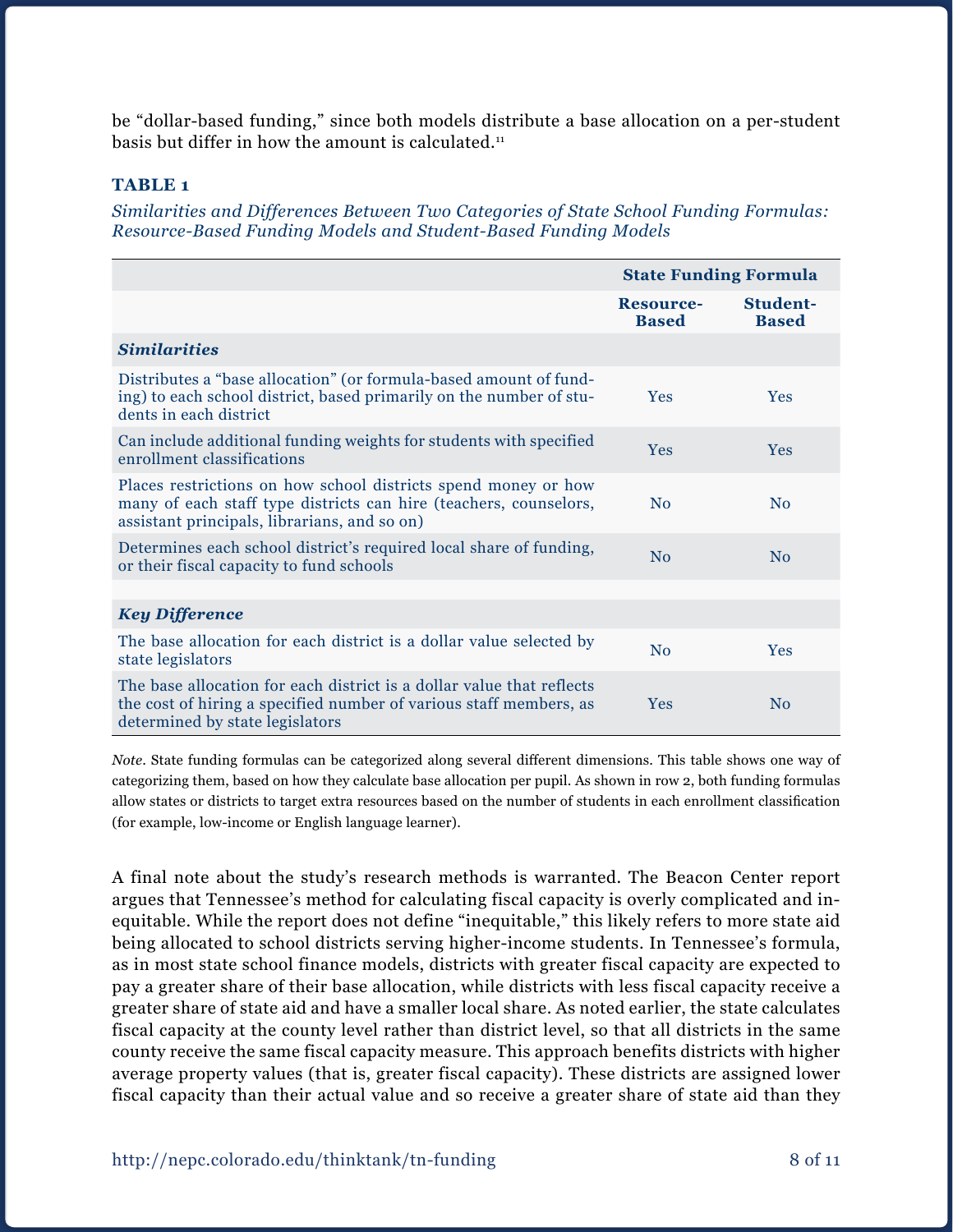would if capacity were more accurately determined at the district level.

On its surface, this practice appears to disadvantage lower-income students. But local property values and student poverty rates are not perfectly correlated.12 Many urban districts include both high-value commercial property and lower-income neighborhoods. And more rural regions can include both higher-poverty areas and industrial property or fossil fuels that increase the local school district's property tax base. Meanwhile, some suburban districts serving middle and higher-income students sometimes have relatively low property wealth per student compared to urban or rural districts.

Whether Tennessee's use of a county-level fiscal capacity measure really does drive more state aid to higher-income students is an empirical question. Answering that question would require analysis of property tax bases and student demographic data. The report sounds the alarm around equity, but does not offer any analysis of data, or reference any relevant report or research study. In short, the report does not use sound research methods to support its claims.

### **VI. Review of the Validity of the Findings and Conclusions**

The Beacon Center's report recognizes that Tennessee's school finance model is need of reform. Indeed, several recent reports have highlighted serious flaws in the way the state funds public education.<sup>13</sup> However, the report's policy recommendations are not supported by the research, and thus have limited validity, especially in light of conflicting findings in the empirical research base. The report's findings and conclusions stem largely from ideological basis, rather than an evidence- or research-based perspective.

### **VII. Usefulness of the Report for Guidance of Policy and Practice**

In summary, tenuous empirical claims, strong policy recommendations, and limited evidence base combine to limit the usefulness of this report for guiding policy and practice. The Beacon Center's report highlights an important topic, school finance and resource allocation equity, which deserves Tennessee state lawmakers' attention. However, the key arguments are not supported by research, and a wide array of recent studies presents contradicting findings. If Tennessee legislators read this report, they would benefit from pairing it with empirical research and reports that analyze real data from the state's school finance system.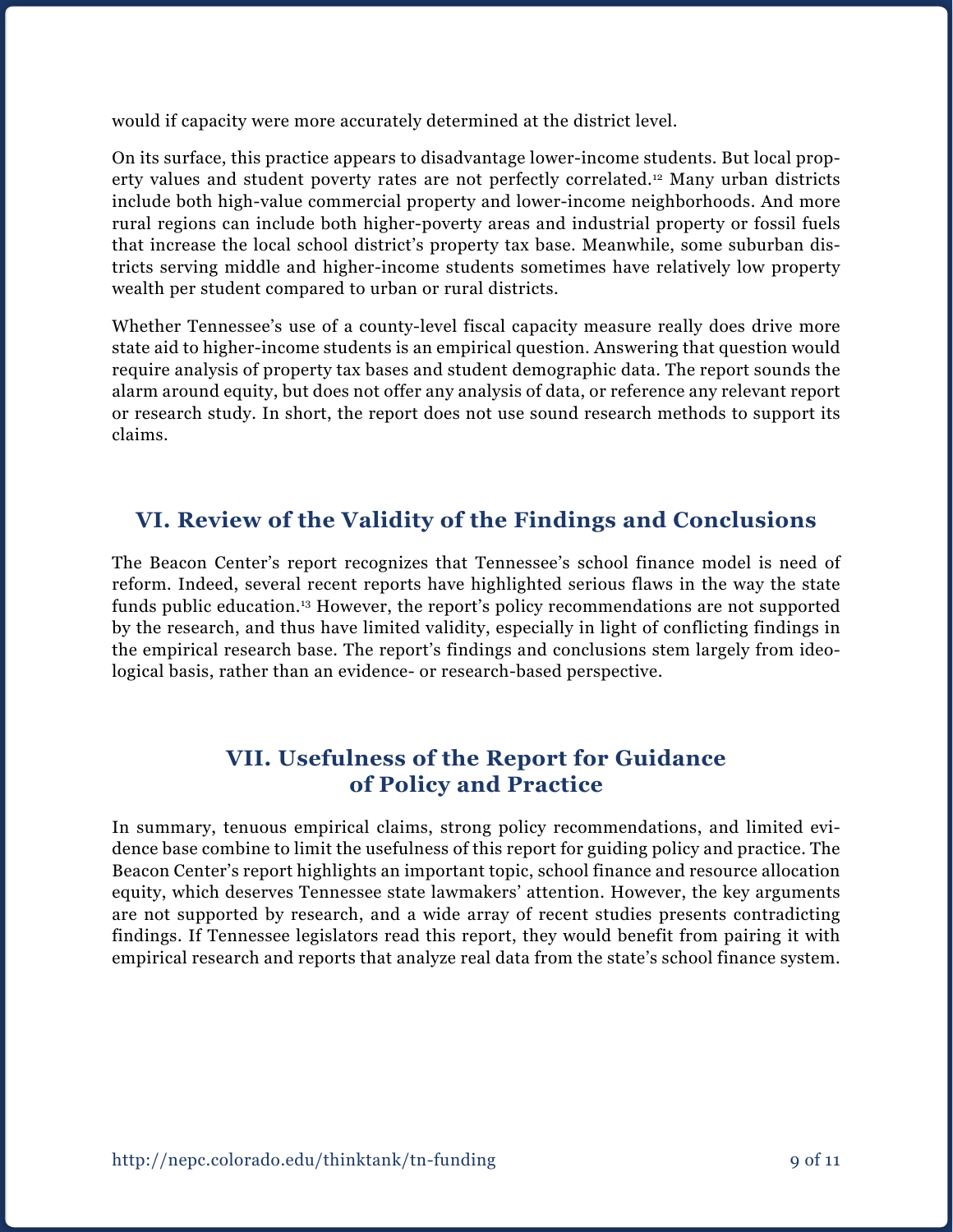#### **Notes and References**

- 1 For example, Illinois, Maryland, Texas, and Washington all recently overhauled their finance system, including placing special regulations on how school districts allocate funds (Burnette, 2019). School district leaders are similarly recognizing the importance of district finance and budget models. Chicago Public Schools (CPS) recently created an "Equity Index" to determine which schools are most in need of additional funds (CPS, 2021). The Los Angeles Unified School District and New York City Schools have both recently experimented with providing principals with more budgetary autonomy.
- 2 See, for example: Baker, B.D. (2016). *Does money matter in education?* Albert Shanker Institute. Retrieved October 10, 2021, from <https://eric.ed.gov/?id=ED563793>

Candelaria, C.A. & Shores, K.A. (2019). Court-ordered finance reforms in the adequacy era: Heterogeneous causal effects and sensitivity. *Education Finance and Policy, 14*(1), 31-60.

Jackson, C.K., Johnson, R.C., & Persico, C. (2016). The effects of school spending on educational and economic outcomes: Evidence from school finance reforms. *Quarterly Journal of Economics, 131*(1), 157-218.

Lafortune, J., Rothstein, J., & Schanzenbach, D.W. (2018). School finance reform and the distribution of student achievement. *American Economic Journal: Applied Economics, 10*(2), 1-26.

- 3 Shultis, R. & Edmonds, J. (2021, November 15). *The basic education program: How the volunteer state's education funding formula doesn't make the grade* (p. 2). Beacon Center of Tennessee. Retrieved November 29, 2021, from [https://www.beacontn.org/wp-content/uploads/2021/11/BCN\\_StudentFunding\\_Proof2.pdf](https://www.beacontn.org/wp-content/uploads/2021/11/BCN_StudentFunding_Proof2.pdf)
- 4 For example, stating, "Differences ranging from ELLs, those with special needs, and economically disadvantaged students to rural versus urban schools and school sizes are practically all viewed through the same lens" (p. 7).
- 5 Knight, D.S. & Mendoza, J. (2019). Does the measurement matter? Assessing alternate approaches to measuring state school finance equity for California's Local Control Funding Formula. *AERA Open, 5*(3). Retrieved February 1, 2022, from <https://doi.org/10.1177/2332858419877424>

Lafortune, J. (2019). *School resources and the Local Control Funding Formula: Is increased spending reaching high-needs students?* Public Policy Institute of California. Retrieved December 23, 2020, from [https://](https://www.ppic.org/wp-content/uploads/school-resources-and-the-local-control-funding-formula-is-increased-spending-reaching-high-need-students.pdf) [www.ppic.org/wp-content/uploads/school-resources-and-the-local-control-funding-formula-is-increased](https://www.ppic.org/wp-content/uploads/school-resources-and-the-local-control-funding-formula-is-increased-spending-reaching-high-need-students.pdf)[spending-reaching-high-need-students.pdf](https://www.ppic.org/wp-content/uploads/school-resources-and-the-local-control-funding-formula-is-increased-spending-reaching-high-need-students.pdf) 

Dhaliwal, T.K. & Bruno, P. (2021). The rural/nonrural divide? K-12 district spending and implications of equity-based school funding. *AERA Open, 7*(1). Retrieved February 1, 2022, from [https://doi.](https://doi.org/10.1177/2332858420982549) [org/10.1177/2332858420982549](https://doi.org/10.1177/2332858420982549)

Imazeki, J., Bruno, P., Levin, J., de los Reyes, I.B., & Atchison, D. (2018). Working toward K-12 funding adequacy: California's current policies and funding levels. Getting down to facts II. Retrieved February 1, 2022, from [https://gettingdowntofacts.com/sites/default/files/GDTFII\\_Brief\\_Adequacy.pdf](https://gettingdowntofacts.com/sites/default/files/GDTFII_Brief_Adequacy.pdf)

Lee, J.H. & Fuller, B. (2020). Does progressive finance alter school organizations and raise achievement? The case of Los Angeles. *Educational Policy*. Advance Online Edition. Retrieved February 1, 2022, from [https://](https://doi.org/10.1177/0895904820901472) [doi.org/10.1177/0895904820901472](https://doi.org/10.1177/0895904820901472)

- 6 Ladd, H.F. & Fiske, E.B. (2011). Weighted student funding in the Netherlands: A model for the US?. *Journal of Policy Analysis and Management, 30*(3), 470-498.
- 7 Roza, M., Hagan, K., & Anderson, L. (2021). Variation is the norm: A landscape analysis of weighted student funding implementation. *Public Budgeting & Finance, 41*(1), 3-25.
- 8 Vaught, S.E. (2009). The color of money: School funding and the commodification of black children. *Urban*

#### http://nepc.colorado.edu/thinktank/tn-funding 10 of 11